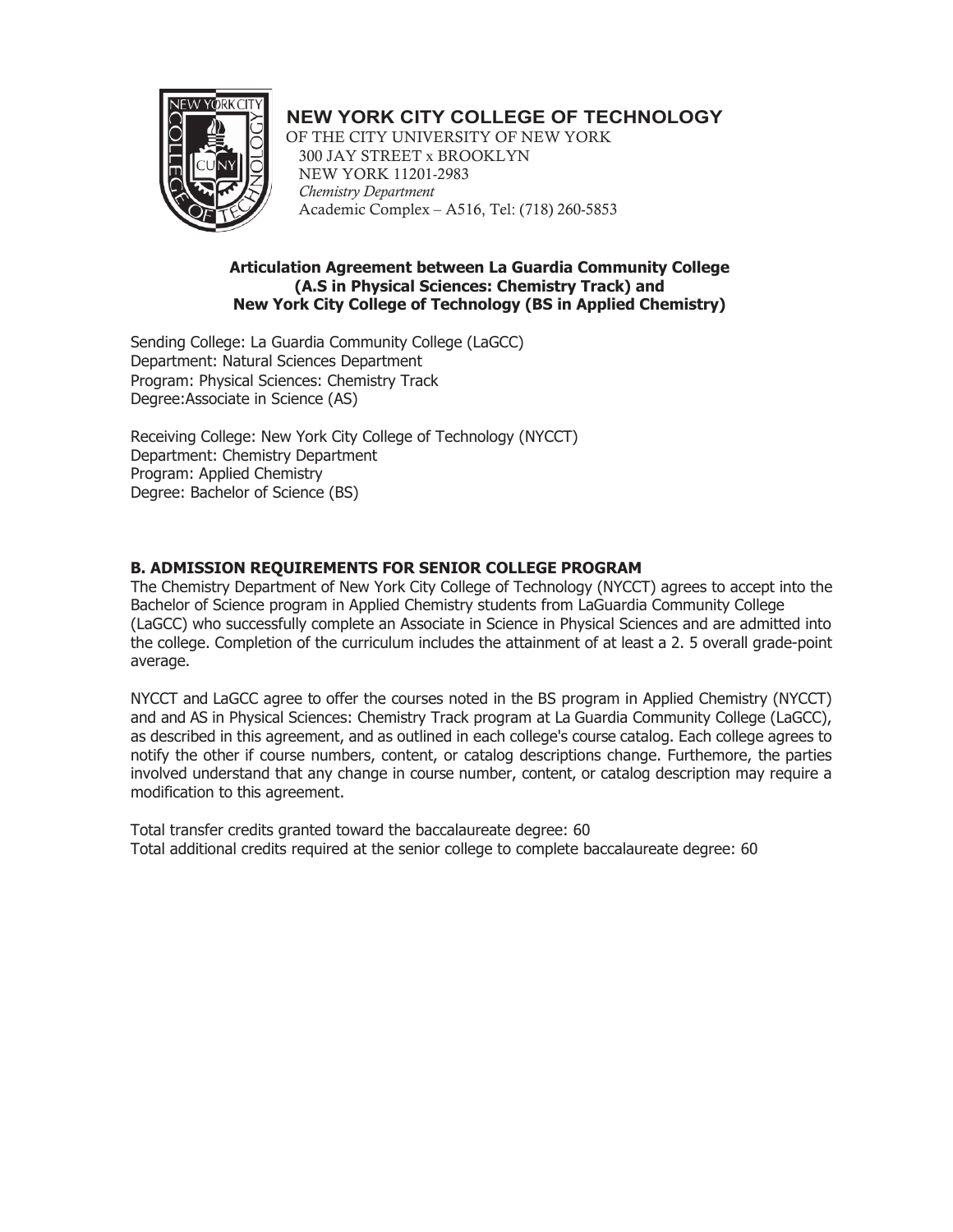### **C. COURSE EQUIVALENCIES AND TRANSFER CREDIT AWARDED**

Students transferring from LaGCC with an AS in Physical Sciences shall enter the BS Program in Applied Chemistry at NYCCT as third year students. The following courses, totaling 60 credits, will be transferred to NYCCT as described below.

| <b>LaGuardia Community College</b>                                                                                                                                                                          |                     | <b>New York City College of Technology</b>                                              |                                                    |
|-------------------------------------------------------------------------------------------------------------------------------------------------------------------------------------------------------------|---------------------|-----------------------------------------------------------------------------------------|----------------------------------------------------|
| <b>Common Core Requirements</b>                                                                                                                                                                             | <b>Credits</b>      | <b>Transfer Credit</b>                                                                  | <b>Transfer</b><br><b>Credit</b><br><b>Granted</b> |
| <b>Required Common Core:</b><br>ENG 101 English Composition I<br>ENG 102 English Composition II or ENG 259                                                                                                  | 6                   | ENG 1101 English Composition I<br>ENG 1121 English Composition II                       | 6                                                  |
| Mathematical and Quantitative Reasoning:<br>Note: Students in this program at LaGCC have the option to<br>choose between:<br>MAT115 College Algebra and Trigonometry and MAT117<br>Algebra and Trigonometry | 3                   | MAT 1275 College Algebra and Trigonometry <sup>1</sup>                                  | 3                                                  |
| Life and Physical Sciences<br>SCC201 General Chemistry I                                                                                                                                                    | $\overline{4}$      | Life and Physical Sciences<br>CHEM 1110 General Chemistry I                             | 4                                                  |
| <b>Flexible Common Core:</b><br>World Cultures and Global Issues                                                                                                                                            | 3                   | World Cultures and Global Issues                                                        | 3                                                  |
| US Experience in its Diversity                                                                                                                                                                              | 3                   | US Experience in Diversity                                                              | 3                                                  |
| <b>Creative Expression</b>                                                                                                                                                                                  | 3                   | Creative Expression                                                                     | 3                                                  |
| Individual and Society                                                                                                                                                                                      | 3                   | <b>Individual and Society</b>                                                           | 3                                                  |
| Scientific World<br>SCC202 General Chemistry II<br>MAT200 PreCalculus I                                                                                                                                     | $\overline{4}$<br>4 | Scientific World<br>CHEM 1210 General Chemistry II<br>MAT 1375 PreCalculus <sup>1</sup> | 4<br>4                                             |
| <b>Subtotal</b>                                                                                                                                                                                             | $\overline{33}$     | <b>Subtotal</b>                                                                         | 33                                                 |
| <b>Requirements for the Major</b>                                                                                                                                                                           | <b>Credits</b>      | <b>Transfer Credit</b>                                                                  | <b>Credits</b>                                     |
| MAT201- Calculus I                                                                                                                                                                                          | $\overline{4}$      | <b>MATH 1475</b>                                                                        | 4                                                  |
| MAT202 - Calculus II                                                                                                                                                                                        | $\overline{4}$      | <b>MATH 1575</b>                                                                        | 4                                                  |
| SCP231 General Physics I                                                                                                                                                                                    | $\overline{4}$      | <b>PHYS 14411</b>                                                                       | 4                                                  |
| SCC251 - Organic Chemistry I                                                                                                                                                                                | 5                   | <b>CHEM 2223</b>                                                                        | 5                                                  |
| SCC252 - Organic Chemistry II                                                                                                                                                                               | 5                   | <b>CHEM 2323</b>                                                                        | $\overline{5}$                                     |
| SCP 211 - Research Methods in Physical Sciences <sup>2</sup>                                                                                                                                                | 3                   | Elective                                                                                | 3                                                  |
| NSF101 - First Year Seminar for Natural Sciences <sup>2</sup>                                                                                                                                               | $\overline{2}$      | Elective                                                                                | 2                                                  |
| <b>Total Credits for Degree</b>                                                                                                                                                                             | 60                  | <b>Total</b>                                                                            | 60                                                 |

2 WI courses at LaGuardia

<sup>1</sup>MAT 1275, MAT 1375 are 4-credit courses, while PHYS 1441 is a 5-credit course at NYCCT

2 These courses are not required by the Applied Chemistry BS degree; students will receive electives credits

#### **D. SENIOR COLLEGE UPPER DIVISION COURSES REMAINING FOR BACCALAUREATEDEGREE**

| <b>Course and Title</b>                                             | <b>Credits</b> |  |
|---------------------------------------------------------------------|----------------|--|
| <b>Program Specific Degree Requirements</b>                         |                |  |
| CHEM 3222 Physical Chemistry: Thermodynamics and Kinetics           | 4              |  |
| CHEM 3312 Analytical Chemistry                                      | 5              |  |
| CHEM 3412 Instrumental Methods of Analysis                          | 5              |  |
| CHEM 3622 Inorganic Chemistry                                       | 4              |  |
| CHEM 4312 Instrumental Chromatography                               | 4              |  |
| CHEM 4323 Advanced Laboratory Applications in Advanced Spectroscopy |                |  |
| BIO 1101 General Biology I                                          | 4              |  |
| BIO 3601 Biochemistry                                               | 4              |  |
| CHEM 4901 Internship/Research in Applied Chemistry I                |                |  |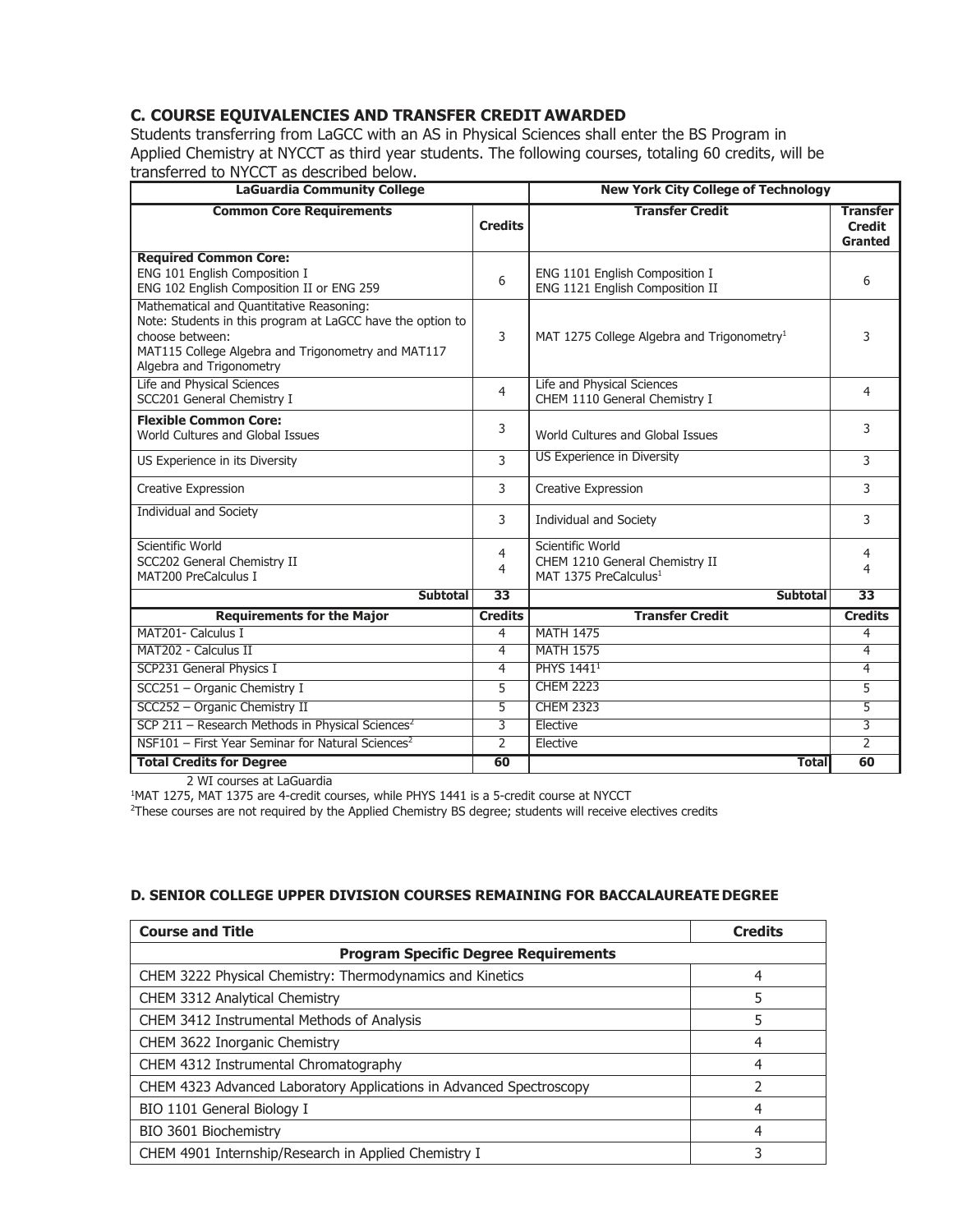| The following courses may be required if not taken at the Associate level at                                                                                                                                                                                                                                                                                                       | 5              |  |  |  |
|------------------------------------------------------------------------------------------------------------------------------------------------------------------------------------------------------------------------------------------------------------------------------------------------------------------------------------------------------------------------------------|----------------|--|--|--|
| LaGCC:<br>PHYS 1441 General Physics I: Calculus Based                                                                                                                                                                                                                                                                                                                              | 5              |  |  |  |
| PHYS 1442 General Physics II: Calculus Based                                                                                                                                                                                                                                                                                                                                       |                |  |  |  |
|                                                                                                                                                                                                                                                                                                                                                                                    |                |  |  |  |
| College Option Requirements <sup>3</sup>                                                                                                                                                                                                                                                                                                                                           |                |  |  |  |
| One course in speech/ oral communication <sup>4</sup>                                                                                                                                                                                                                                                                                                                              | 3              |  |  |  |
| One interdisciplinary liberal arts and sciences course                                                                                                                                                                                                                                                                                                                             | 3              |  |  |  |
| Elective Credits to equal or exceed 120 credits at City Tech <sup>5,6</sup><br>Choose courses from the following list to bring total number of credits to 120. The choice of electives, to be<br>made in close consultation with the Program Coordinator or Academic Advisor, should ideally reflect the<br>student's interests, post-baccalaureate study plans, and career goals. |                |  |  |  |
| BIO 2311 Anatomy and Physiology I (Lecture and Laboratory)                                                                                                                                                                                                                                                                                                                         | 4              |  |  |  |
| BIO 2312 Anatomy and Physiology II (Lecture and Laboratory)                                                                                                                                                                                                                                                                                                                        | 4              |  |  |  |
| BIO 3302 Microbiology (Lecture and Laboratory)                                                                                                                                                                                                                                                                                                                                     | $\overline{4}$ |  |  |  |
| BIO 3350 Elements of Bioinformatics (Lecture and Laboratory)                                                                                                                                                                                                                                                                                                                       | $\overline{4}$ |  |  |  |
| BIO 3352 Bioinformatics (Lecture and Laboratory)                                                                                                                                                                                                                                                                                                                                   | $\overline{4}$ |  |  |  |
| BIO 3356 Molecular Modeling in Biology                                                                                                                                                                                                                                                                                                                                             | 3              |  |  |  |
| BIO 3524 Nutrition                                                                                                                                                                                                                                                                                                                                                                 | 2              |  |  |  |
| BIO 3526 Pathophysiology                                                                                                                                                                                                                                                                                                                                                           | 3              |  |  |  |
| BIO 3620 Molecular and Cell Biology (Lecture and Laboratory)                                                                                                                                                                                                                                                                                                                       | $\overline{4}$ |  |  |  |
| CHEM 2411 Special Topics                                                                                                                                                                                                                                                                                                                                                           | 4              |  |  |  |
| CHEM 4902 Internship Research in Applied Chemistry II                                                                                                                                                                                                                                                                                                                              | 3              |  |  |  |
| CHEM 4822 Medicinal Chemistry                                                                                                                                                                                                                                                                                                                                                      | 3              |  |  |  |
| CST 2403 Introductory C++ Programming Language Part I                                                                                                                                                                                                                                                                                                                              | 3              |  |  |  |
| CST 3503 C++ Programming Part II                                                                                                                                                                                                                                                                                                                                                   | 3              |  |  |  |
| MAT 2071 Introduction to Proofs and Logic                                                                                                                                                                                                                                                                                                                                          | 4              |  |  |  |
| MAT 2440 Discrete Structures and Algorithms I                                                                                                                                                                                                                                                                                                                                      | 3              |  |  |  |
| MAT 2540 Discrete Structures and Algorithms II                                                                                                                                                                                                                                                                                                                                     | 3              |  |  |  |
| MAT 2572 Probability and Mathematical Statistics I                                                                                                                                                                                                                                                                                                                                 | 4              |  |  |  |
| MAT 2580 Introduction to Linear Algebra                                                                                                                                                                                                                                                                                                                                            | 3              |  |  |  |
| MAT 2588 The Mathematics of Finance                                                                                                                                                                                                                                                                                                                                                | 3              |  |  |  |
| MAT 2630 Applied Mathematics Technology--Numerical Analysis                                                                                                                                                                                                                                                                                                                        | 3              |  |  |  |
| MAT 2675 Calculus Ill                                                                                                                                                                                                                                                                                                                                                              | 4              |  |  |  |
| MAT 2680 Differential Equations                                                                                                                                                                                                                                                                                                                                                    | 3              |  |  |  |
| MAT 3021 Number Theory                                                                                                                                                                                                                                                                                                                                                             | $\overline{4}$ |  |  |  |
| MAT 3050 Geometry I                                                                                                                                                                                                                                                                                                                                                                | 4              |  |  |  |
| MAT 3075 Introduction to Real Analysis                                                                                                                                                                                                                                                                                                                                             | 4              |  |  |  |
| MAT 3080 Modern Algebra                                                                                                                                                                                                                                                                                                                                                            | 4              |  |  |  |
| MAT 3672 Probability and Mathematical Statistics II                                                                                                                                                                                                                                                                                                                                | 4              |  |  |  |
| MAT 3770 Mathematical Modeling I - Optimization                                                                                                                                                                                                                                                                                                                                    | 3              |  |  |  |
| MAT 3772 Stochastic Models                                                                                                                                                                                                                                                                                                                                                         | 3              |  |  |  |
| MAT 3777 Applied Mathematics: Applications of the Wave Equations                                                                                                                                                                                                                                                                                                                   | 3              |  |  |  |
| MAT 3787 Applied Mathematics - Finite Fields                                                                                                                                                                                                                                                                                                                                       | 3              |  |  |  |
| MAT 3788 Applications of the Heat Equation for Financial Mathematics                                                                                                                                                                                                                                                                                                               | 3              |  |  |  |
| MAT 3880 Introduction to Partial Differential Equations using Mathematical Models in                                                                                                                                                                                                                                                                                               |                |  |  |  |
| Biology                                                                                                                                                                                                                                                                                                                                                                            | 3              |  |  |  |
| MAT 4030 History of Mathematics                                                                                                                                                                                                                                                                                                                                                    | 3              |  |  |  |
| MAT 4050 Geometry II                                                                                                                                                                                                                                                                                                                                                               | 3              |  |  |  |
| MAT 4672 Computational Statistics with Applications                                                                                                                                                                                                                                                                                                                                | 3              |  |  |  |